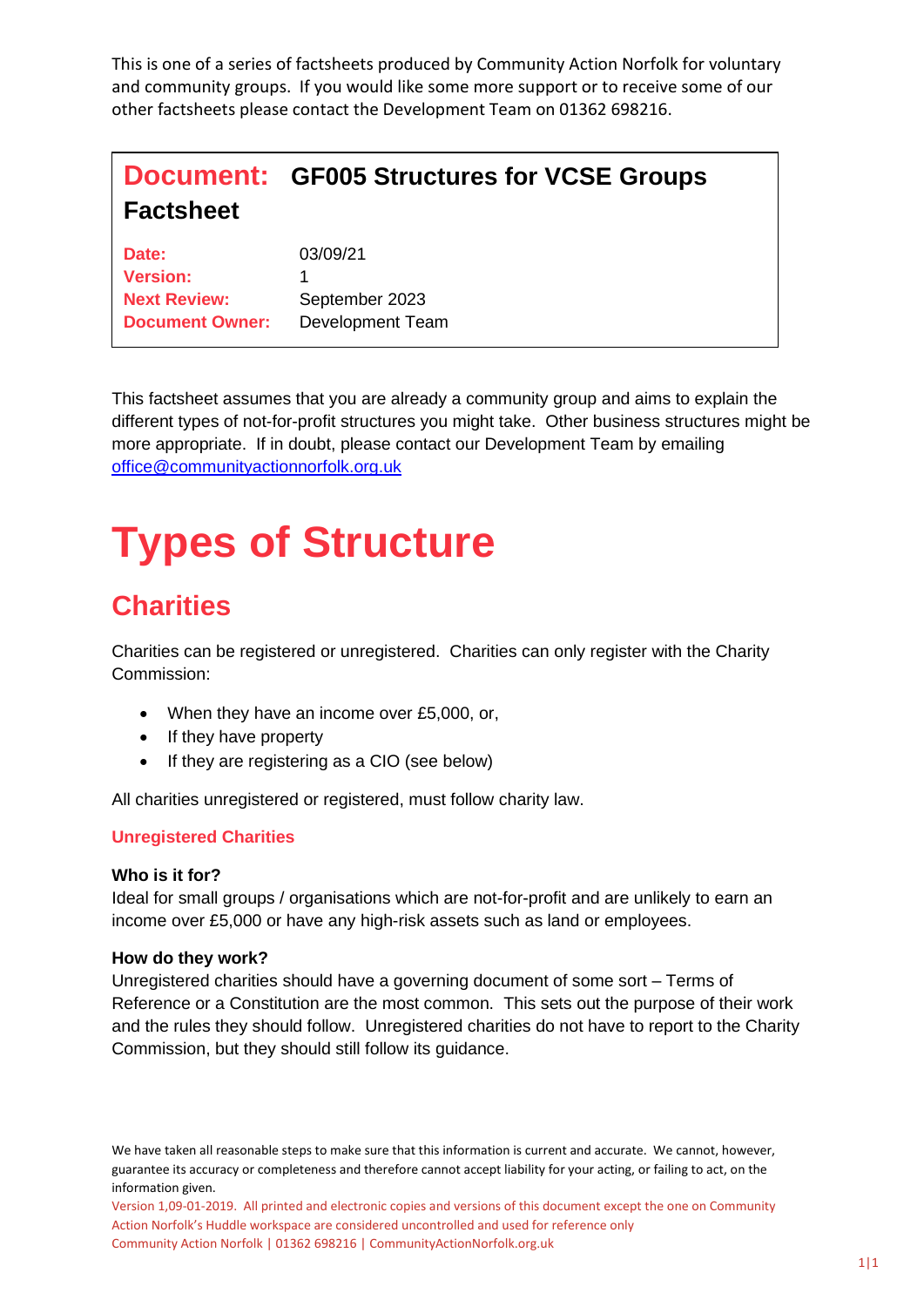

### **Drawbacks**

They are unincorporated (This means they don't have their own legal identity) so cannot easily form contracts, and their Committee / Trustees can be held liable for any contracts. They are often eligible for funding because they are charities, but often only for small amounts. Because they are not registered with a governing body, some people will not consider them as viable partners, or donation-recipients.

## **Unincorporated charities (Registered charities)**

#### **Who is it for?**

Any charity with a turnover of more than £5,000 that does not need to be incorporated (See CIOs below) – ideally these do not own property (or plan to), and do not have liabilities like employees or financial contracts (or plan to).

#### **How does it work?**

The charity is run by its Trustees, following its governing document (sometimes called a constitution). They report to the Charity Commission annually and must comply with charity law.

#### **Drawbacks**

Unincorporated organisations have no legal identity of their own and use the legal identities of the Trustees instead. This means that any contract is taken with the group of Trustees, and they can be held liable individually or severally.

#### **Trusts**

#### **Who is it for?**

This is for charities who own property assets that are held in trust for a particular beneficiary (it could be an area, such as a Parish or Town) or use.

#### **How does it work?**

The asset(s) are owned and managed by the Trustees on behalf of beneficiaries – The governing document (Sometimes called: Trust Deed, a Conveyance, or Schedule) will explain how Trustees are appointed and how the asset(s) must be used, and who the beneficiaries are.

#### **Drawbacks**

Because they are unincorporated charities (see above) the Trustees can be held liable for the charity's assets and can find it hard to enter contracts etc. As an unincorporated charity, property will be held by Holding or Custodian Trustees, which can cause confusion (see our web articles: Know your Trustees for more information).

We have taken all reasonable steps to make sure that this information is current and accurate. We cannot, however, guarantee its accuracy or completeness and therefore cannot accept liability for your acting, or failing to act, on the information given.

Version 1, 03/09/2021. All printed and electronic copies and versions of this document except the one on Community Action Norfolk's SharePoint are considered uncontrolled and used for reference only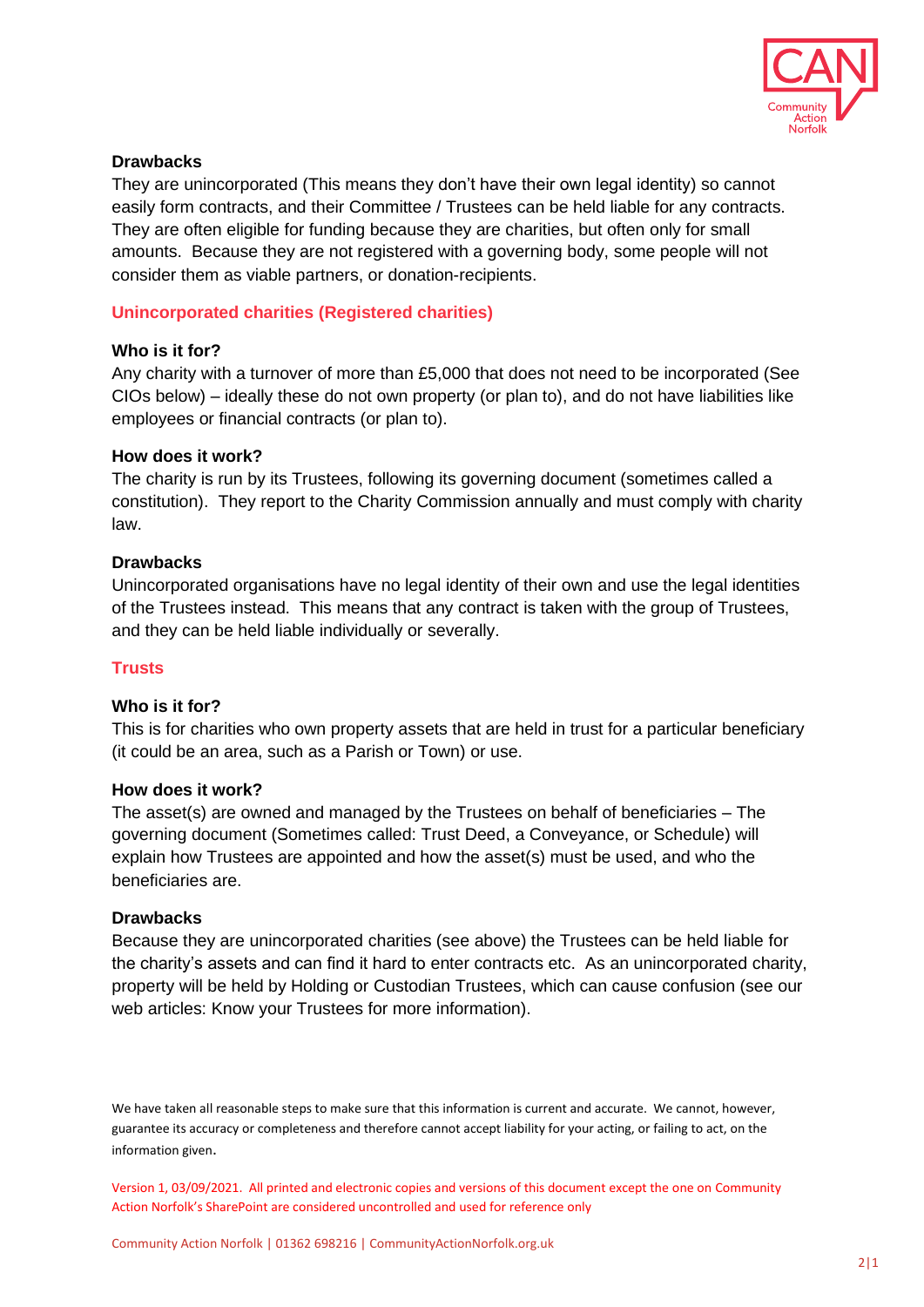

## **Charitable Incorporated Organisations (CIOs)**

#### **Who is it for?**

This is for charities who either own land (or plan to), have employees (or plan to), or need a legal identify to enter contracts.

#### **How does it work?**

The charity is managed by its Trustees, following its governing document, but it also has its own legal identity which means the charity (and not the Trustees) are liable, except in cases of neglect or criminality. Unlike charitable companies (see below), CIOs only report to the Charity Commission.

#### **Drawbacks**

This model has more reporting requirements than small unincorporated charities.

#### **Charitable Companies**

#### **Who is it for?**

Registered charities that want to be incorporated (before CIOs existed this was how charities could incorporate, and it is an alternative way to be incorporated).

#### **How does it work?**

Led by its Directors (who are also its Trustees), following its governing document. It must also follow both charity law and company law. Trustees / Directors are protected from liability except in cases of neglect or criminality.

#### **Drawbacks?**

You are registered with both the Charity Commission and Companies House and must report to both annually. You must also follow both charity and company law.

# **Social Enterprises**

Social Enterprises are business structures that have a social benefit / purpose (will make the world a better place). Unlike regular businesses, their profits go towards their social benefit / purpose.

#### **Community Interest Companies (CICs)**

#### **Who is it for?**

Organisations that have a social purpose / benefit that want the flexibility of a business structure. This is often where founders would like to retain control of the organisation and draw a wage from it.

We have taken all reasonable steps to make sure that this information is current and accurate. We cannot, however, guarantee its accuracy or completeness and therefore cannot accept liability for your acting, or failing to act, on the information given.

Version 1, 03/09/2021. All printed and electronic copies and versions of this document except the one on Community Action Norfolk's SharePoint are considered uncontrolled and used for reference only